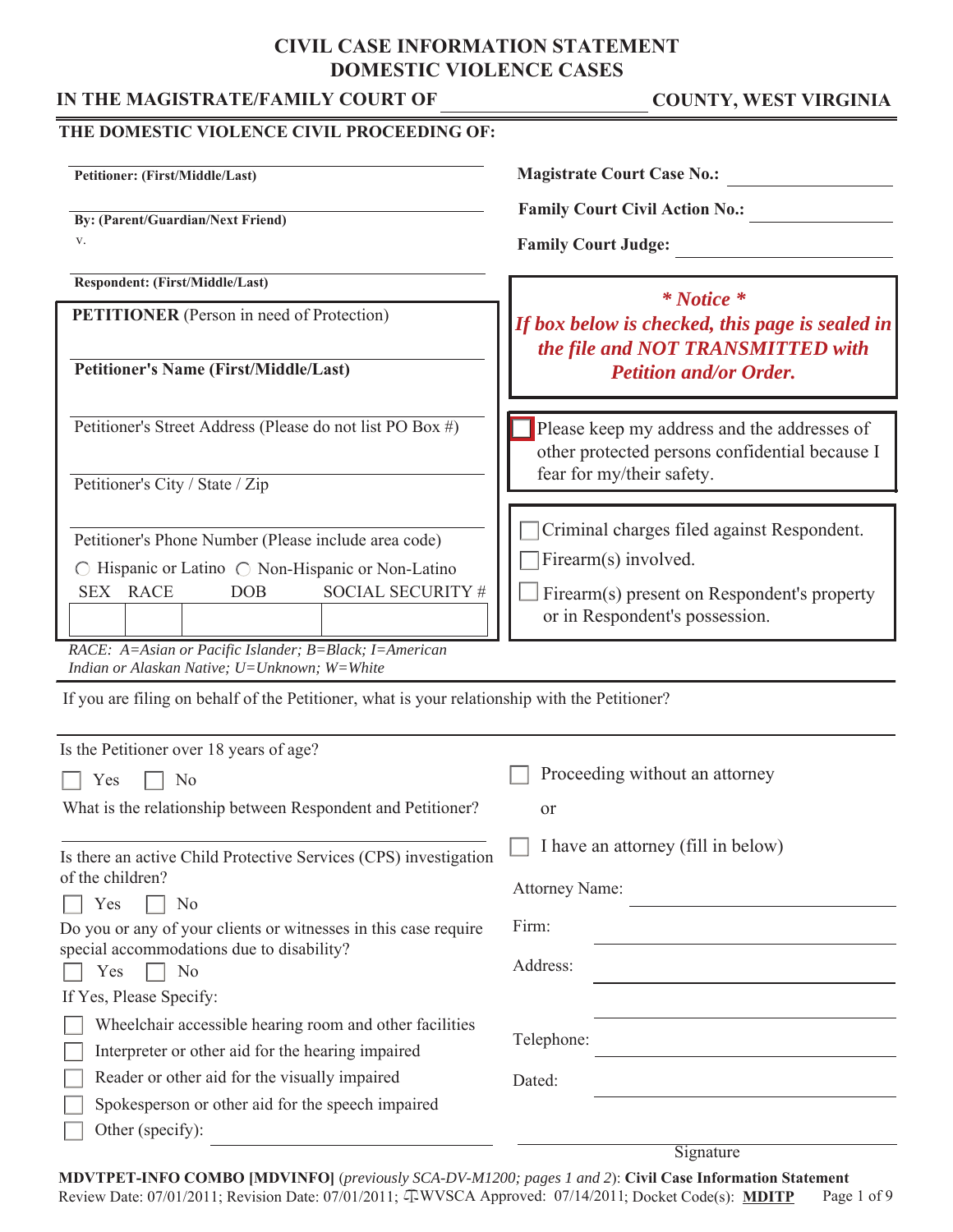# **CIVIL CASE INFORMATION STATEMENT DOMESTIC VIOLENCE CASES**

| DOMESTIC VIOLENCE CASES<br>IN THE MAGISTRATE/FAMILY COURT OF                                                                             |            |             |             |                                                                                                        |               |  |                   | <b>COUNTY, WEST VIRGINIA</b> |
|------------------------------------------------------------------------------------------------------------------------------------------|------------|-------------|-------------|--------------------------------------------------------------------------------------------------------|---------------|--|-------------------|------------------------------|
| THE DOMESTIC VIOLENCE CIVIL PROCEEDING OF:                                                                                               |            |             |             | <b>Magistrate Court Case No.:</b>                                                                      |               |  |                   |                              |
|                                                                                                                                          |            |             |             | <b>Family Court Civil Action No.:</b>                                                                  |               |  |                   |                              |
| By Parent/Guardian/Next Friend                                                                                                           |            |             |             | <b>Family Court Judge:</b>                                                                             |               |  |                   |                              |
| v.                                                                                                                                       |            |             |             | <i>*This page is to be transmitted with the Petition</i>                                               | and/or Order. |  |                   |                              |
| Criminal charges filed against Respondent.                                                                                               |            |             |             |                                                                                                        |               |  |                   |                              |
| Firearm(s) involved.<br>Firearm(s) present on Respondent's property or in Respondent's possession.                                       |            |             |             |                                                                                                        |               |  |                   |                              |
| <b>RESPONDENT</b> (Person you are filing Petition against)                                                                               | <b>SEX</b> |             | <b>RACE</b> | <b>RESPONDENT IDENTIFIERS</b><br>○ Hispanic or Latino ○ Non-Hispanic or Non-Latino                     | <b>DOB</b>    |  | <b>HT</b>         | <b>WT</b>                    |
| <b>Respondent's Name (First/Middle/Last)</b>                                                                                             |            |             |             |                                                                                                        |               |  |                   |                              |
|                                                                                                                                          |            | <b>EYES</b> |             | <b>HAIR</b>                                                                                            |               |  | SOCIAL SECURITY # | <b>AGE</b>                   |
| Respondent's Street Address (Please do not list PO Box #)                                                                                |            |             |             |                                                                                                        |               |  |                   |                              |
|                                                                                                                                          |            |             |             | <b>DRIVERS LICENSE #</b>                                                                               |               |  |                   | STATE YEAR OF EXP.           |
| Respondent's City / State / Zip                                                                                                          |            |             |             |                                                                                                        |               |  |                   |                              |
| Respondent's Phone Number (Please include area code)                                                                                     |            |             |             | <b>DISTINGUISHING FEATURES</b>                                                                         |               |  |                   |                              |
| IN CASES INVOLVING DOMESTIC VIOLENCE,                                                                                                    |            |             |             |                                                                                                        |               |  |                   |                              |
| Respondent's information must be listed here:                                                                                            |            |             |             |                                                                                                        |               |  |                   |                              |
| (Failure to list certain information may prevent your<br>Protective Order from being listed in the National                              |            |             |             |                                                                                                        |               |  |                   |                              |
| Domestic Violence Registry)                                                                                                              |            |             |             | RACE: A=Asian or Pacific Islander, B=Black; I=American<br>Indian or Alaskan Native; U=Unknown; W=White |               |  |                   |                              |
| <b>Address Directions:</b>                                                                                                               |            |             |             |                                                                                                        |               |  |                   |                              |
|                                                                                                                                          |            |             |             |                                                                                                        |               |  |                   |                              |
| <b>Work Address:</b>                                                                                                                     |            |             |             |                                                                                                        |               |  |                   |                              |
|                                                                                                                                          |            |             |             |                                                                                                        |               |  |                   |                              |
| <b>Work Address Directions:</b>                                                                                                          |            |             |             |                                                                                                        |               |  |                   |                              |
|                                                                                                                                          |            |             |             |                                                                                                        |               |  |                   |                              |
| School Address:<br><u> 1989 - Johann Harry Harry Harry Harry Harry Harry Harry Harry Harry Harry Harry Harry Harry Harry Harry Harry</u> |            |             |             |                                                                                                        |               |  |                   |                              |
| <b>School Address Directions:</b>                                                                                                        |            |             |             |                                                                                                        |               |  |                   |                              |
|                                                                                                                                          |            |             |             |                                                                                                        |               |  |                   |                              |
|                                                                                                                                          |            |             |             |                                                                                                        |               |  |                   |                              |
|                                                                                                                                          |            |             |             |                                                                                                        |               |  |                   |                              |
| Family Address Directions:                                                                                                               |            |             |             |                                                                                                        |               |  |                   |                              |

Other Address:

Other Address Directions: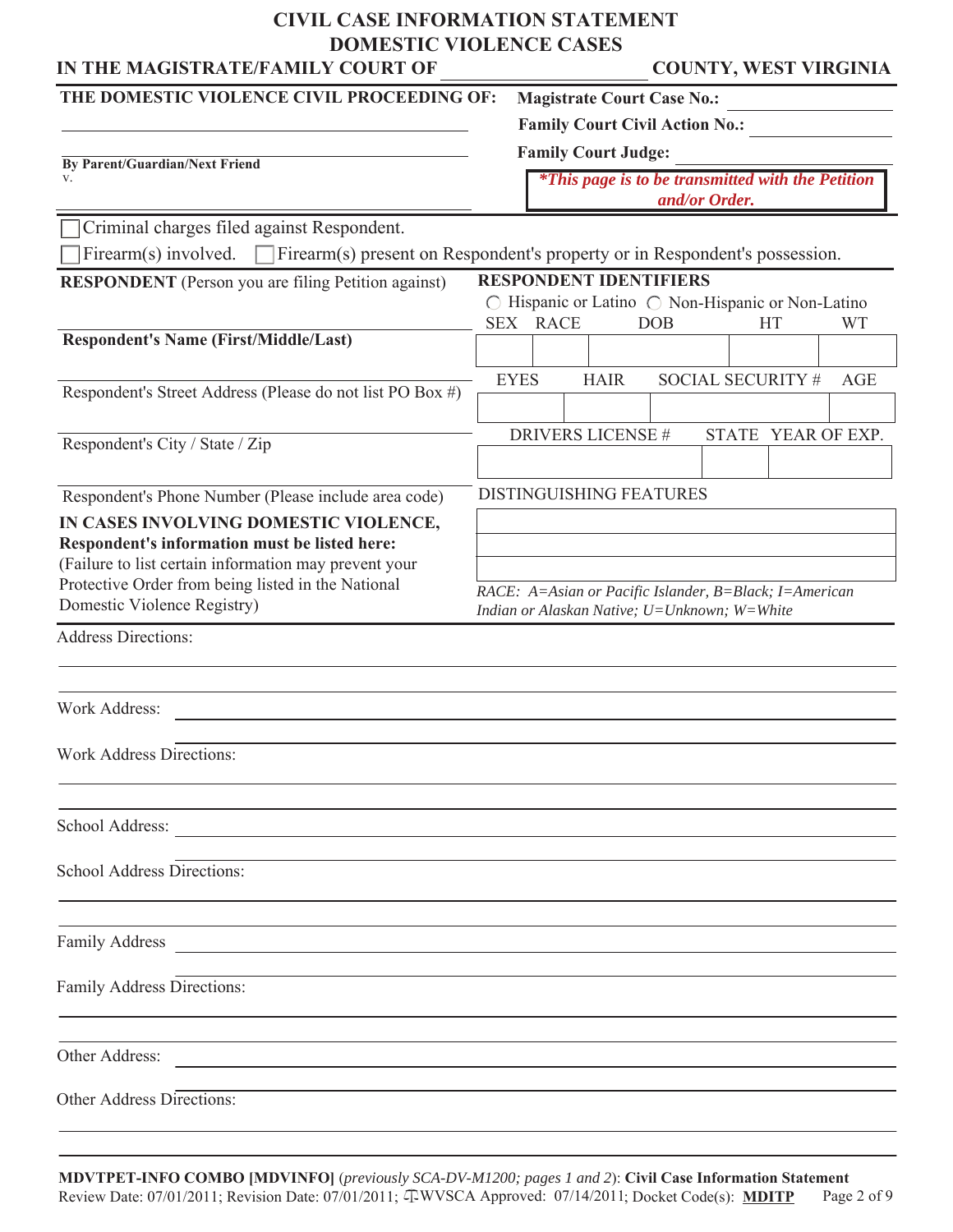#### IN THE MAGISTRATE COURT OF **COUNTY, WEST VIRGINIA**

v.

Petitioner (First/Middle/Last)

By: (Parent/Guardian/Next Friend)

IN THE MATTER OF: Magistrate Court Case No.:

Family Court Civil Action No.:

(Same as Divorce, Separate Maintenance, Annulment Case #)

| <b>Law-Enforcement</b> |  |  |  |  |
|------------------------|--|--|--|--|
| Completed Service      |  |  |  |  |
| Verification on Page 9 |  |  |  |  |
| Yes                    |  |  |  |  |
| N <sub>o</sub>         |  |  |  |  |

Respondent (First/Middle/Last)

## **DOMESTIC VIOLENCE PETITION FOR TEMPORARY EMERGENCY PROTECTIVE (TEPO) ORDER**

 I hereby Petition this Court to issue a Temporary Emergency Protective Order to protect me and/or my minor children from domestic violence or abuse by the Respondent pursuant to W. Va. Code §§ 48-27-402. The following facts are set forth in support of this Petition:

| the $\frac{1}{\sqrt{2}}$ day of $\frac{1}{\sqrt{2}}$ , 20 $\frac{1}{\sqrt{2}}$ in $\frac{1}{\sqrt{2}}$ .                                                                             |  |         |
|--------------------------------------------------------------------------------------------------------------------------------------------------------------------------------------|--|---------|
|                                                                                                                                                                                      |  |         |
| 2. THE ACTS OF VIOLENCE OR ABUSE WHICH I OUTLINE IN THIS PETITION OCCURRED AFTER<br>THE TEMPORARY ORDER WAS ENTERED IN THE ACTION FOR DIVORCE, SEPARATE<br>MAINTENANCE OR ANNULMENT. |  |         |
|                                                                                                                                                                                      |  | County, |
|                                                                                                                                                                                      |  |         |
|                                                                                                                                                                                      |  | County, |
|                                                                                                                                                                                      |  |         |

**(Check each item that applies and insert information as requested.)**

5. I have been abused or threatened with abuse by Respondent.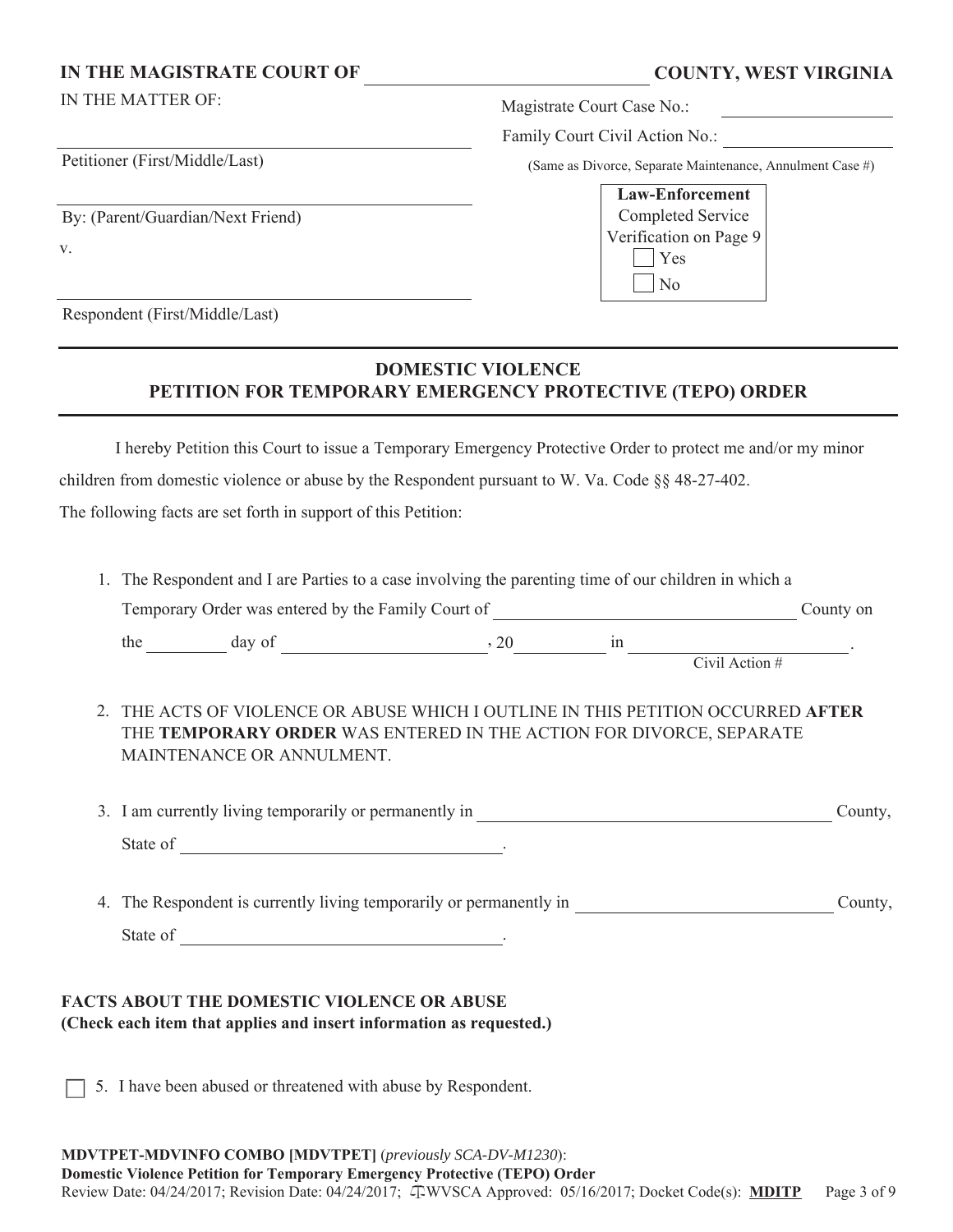Family Court Civil Action No.:

 6. A Temporary Order of Protection is sought for the following children who have been abused or threatened with abuse by the Respondent.

# **DO NOT list children's address(es) if you fear for their safety.**

| <b>CHILD'S</b><br><b>NAME</b> | <b>DATE OF</b><br><b>BIRTH</b> | <b>ADDRESS</b><br>(If different than Petitioner's) | <b>RELATIONSHIP</b><br>TО<br><b>PETITIONER</b> | <b>RELATIONSHIP</b><br>TО<br><b>RESPONDENT</b> |
|-------------------------------|--------------------------------|----------------------------------------------------|------------------------------------------------|------------------------------------------------|
|                               |                                |                                                    |                                                |                                                |
|                               |                                |                                                    |                                                |                                                |
|                               |                                |                                                    |                                                |                                                |
|                               |                                |                                                    |                                                |                                                |

#### **PLEASE LIST ADDITIONAL CHILDREN ON A SEPARATE PAGE**

During the last five years, if any of the children have lived at addresses other than their current address, use the space

below to list where they lived, and for how long. *If there is not enough room in the space below, use an additional* 

*sheet of paper.* I have attached additional sheet(s).

| <b>CHILD'S</b><br><b>NAME</b> | <b>FORMER</b><br><b>ADDRESS</b> | <b>DATE OF</b><br><b>RESIDENCE</b> |
|-------------------------------|---------------------------------|------------------------------------|
|                               |                                 |                                    |
|                               |                                 |                                    |
|                               |                                 |                                    |
|                               |                                 |                                    |

#### **ANSWER THE FOLLOWING QUESTIONS:**



 $Yes \nightharpoonup No \nightharpoonup Are you the biological parent of the child (ren) listed above?$ 

If no, please explain:



Yes  $\Box$  No Have you been a party, or a witness, or are you aware of any proceeding, in any State,

concerning the custody of the child(ren) listed above?

If yes, please provide information about the other proceeding. (dates, parties, Court Order, if any)



Yes  $\Box$  No Are you aware of any person(s) other than you or the Respondent in this case, who has custody

or claims custodial rights to the child(ren) listed above?

If yes, please describe:

#### **MDVTPET-MDVINFO COMBO [MDVTPET]** (*previously SCA-DV-M1230*):

Page 4 of 9 **Domestic Violence Petition for Temporary Emergency Protective (TEPO) Order** Review Date: 04/24/2017; Revision Date: 04/24/2017;  $\oplus$ WVSCA Approved: 05/16/2017; Docket Code(s): **MDITP**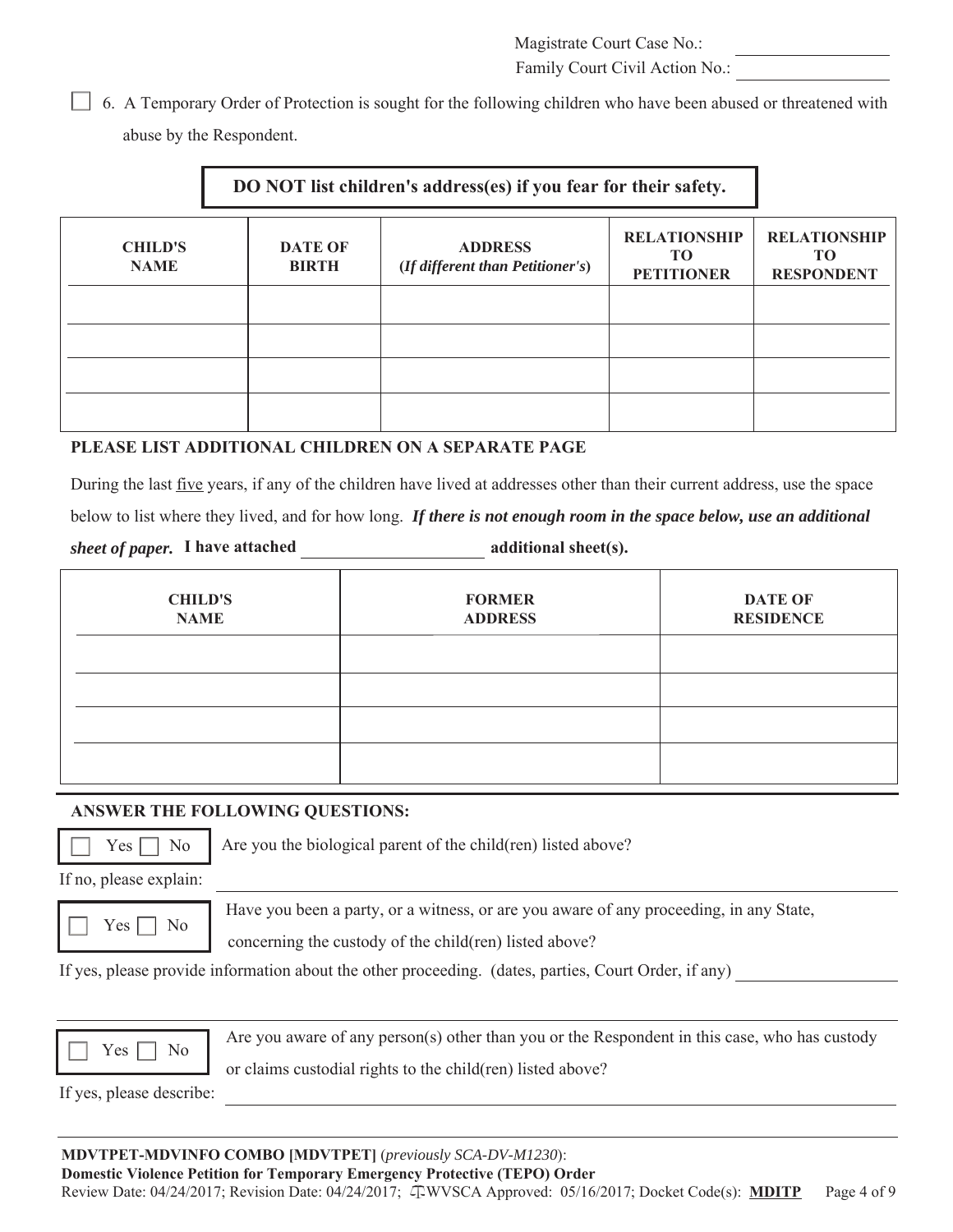|    |                          | Magistrate Court Case No.:                                                                                                                                                                         |
|----|--------------------------|----------------------------------------------------------------------------------------------------------------------------------------------------------------------------------------------------|
|    |                          | Family Court Civil Action No.:                                                                                                                                                                     |
|    | Yes<br>N <sub>o</sub>    | Is there currently a separate Domestic Violence Protective Order in effect? If yes, in what<br>County and State?<br><u> 1980 - Johann Barbara, martxa alemaniar amerikan a</u>                     |
|    | Yes<br>N <sub>o</sub>    | Are you aware of an active Child Protective Services' investigation (CPS) of the child(ren) listed<br>in this Petition?                                                                            |
|    | If yes, please describe: |                                                                                                                                                                                                    |
|    | N <sub>o</sub><br>Yes    | Are you aware of criminal charges related to the domestic violence described in this Petition?                                                                                                     |
|    | If yes, please describe: |                                                                                                                                                                                                    |
| 7. |                          | The abuse or threats of abuse occurred on or about (date or dates):                                                                                                                                |
| at |                          | $\int$ , State of<br>(City/County)                                                                                                                                                                 |
|    |                          |                                                                                                                                                                                                    |
| 8. | Check all that Apply:    |                                                                                                                                                                                                    |
|    |                          | The Respondent attempted to cause or intentionally, knowingly or recklessly caused physical harm to the<br>Petitioner or other person(s) named herein with or without dangerous or deadly weapons. |
|    |                          | The Petitioner or other person(s) named herein are in fear of physical harm by Respondent.                                                                                                         |
|    |                          | The Respondent created fear of physical harm by harassment, stalking, psychological abuse, or threatening                                                                                          |
|    | acts.                    |                                                                                                                                                                                                    |
|    |                          | The Respondent sexually assaulted or sexually abused the Petitioner or other person(s) named herein.                                                                                               |
|    |                          | The Respondent held, confined, detained, or abducted the Petitioner or other person(s) named herein against                                                                                        |
|    |                          | the will of Petitioner or others named herein.                                                                                                                                                     |
|    | attached.)               | Describe in detail the abuse or threats of abuse that led you to file this PETITION. (Check this box if extra sheets are                                                                           |
|    |                          |                                                                                                                                                                                                    |
|    |                          |                                                                                                                                                                                                    |
|    |                          |                                                                                                                                                                                                    |
|    |                          |                                                                                                                                                                                                    |
|    |                          |                                                                                                                                                                                                    |
|    |                          |                                                                                                                                                                                                    |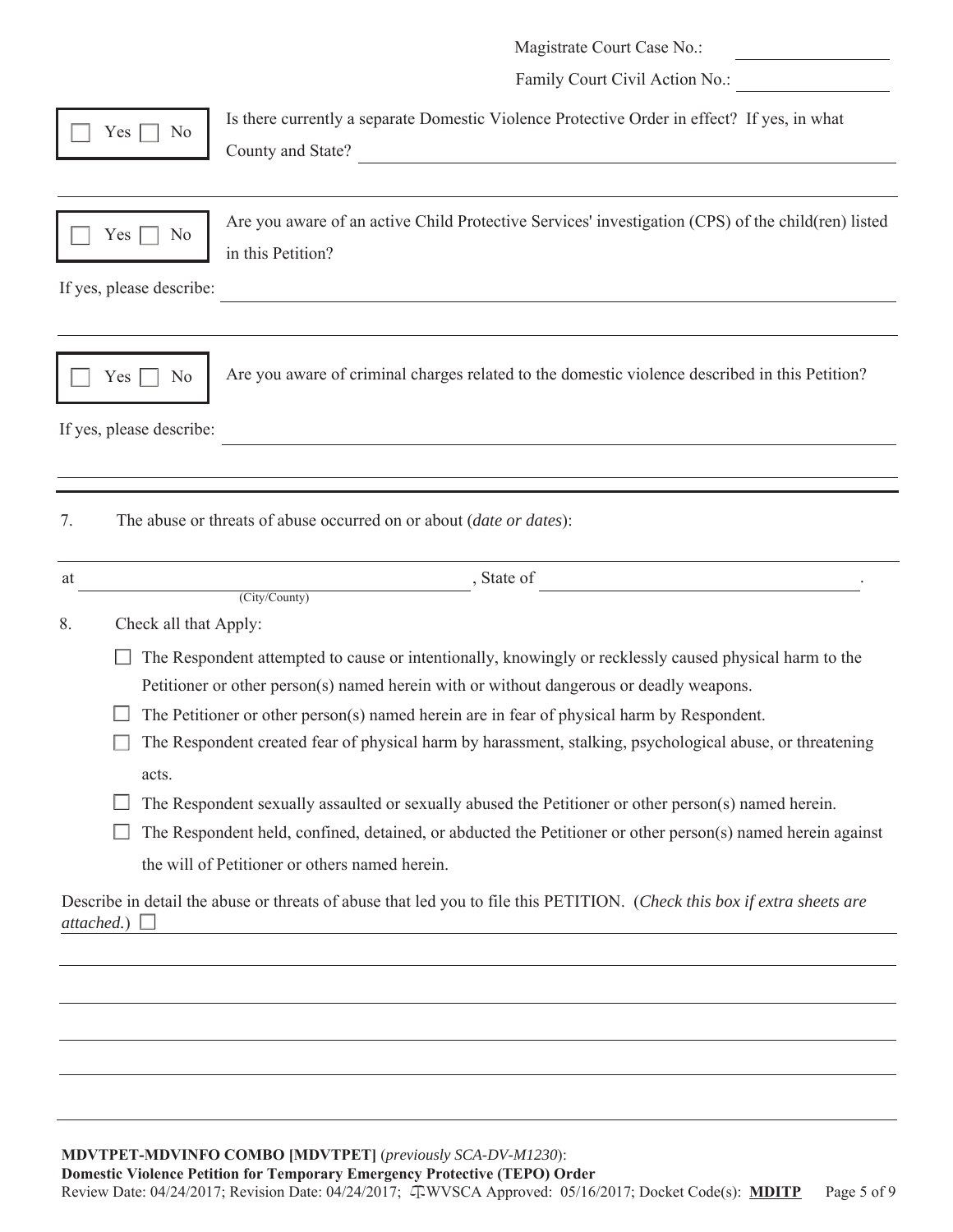Family Court Civil Action No.:

If requesting a Protective Order for longer than 180 days, you are required to provide the following information below:

- 9. I am requesting a Protective Order for 1-year, pursuant to W.Va. Code § 48-27-505(b) due to the fact that:
	- $\Box$  The Respondent has materially violated a previously entered Protective Order.
	- The Respondent has had two or more Protective Orders entered against Respondent within previous five years.
	- $\Box$  The Respondent has one or more convictions for domestic battery or assault, or a felony crime of violence where the victim was a family or household member.
	- The Respondent has committed a violation of W.Va. Code  $\S 61-2-9(a)$  (stalking and/or harassing) against a person protected by an existing Protective Order.
	- $\Box$  The totality of the circumstances require an Order of 1-year to protect the physical safety of the Petitioner or those persons for whom a Petition may be filed.

If requesting a Protective Order for longer than 1-year, you are required to provide the following information below:

- 10. I am requesting a Protective Order for longer than 1-year, pursuant to W.Va. Code § 48-27-505(c) due to the fact that:
	- The Respondent has materially violated an existing Protective Order.
	- The Respondent has materially violated a provision of a Protective Order in a Final Order of Divorce.



 $Yes \frown No \rvert$  Respondents currently owns or possesses firearms?

If you answered "Yes" to the previous question, please provide additional firearm information below:

#### **LIST OF FIREARMS**

*If there is not enough room in the space below, use an additional sheet of paper.*

**I** have attached additional sheet(s).

| <b>Type of Firearm (handgun/rifle)</b> | <b>Location of Firearm (bedroom/vehicle)</b> |
|----------------------------------------|----------------------------------------------|
|                                        |                                              |
|                                        |                                              |
|                                        |                                              |
|                                        |                                              |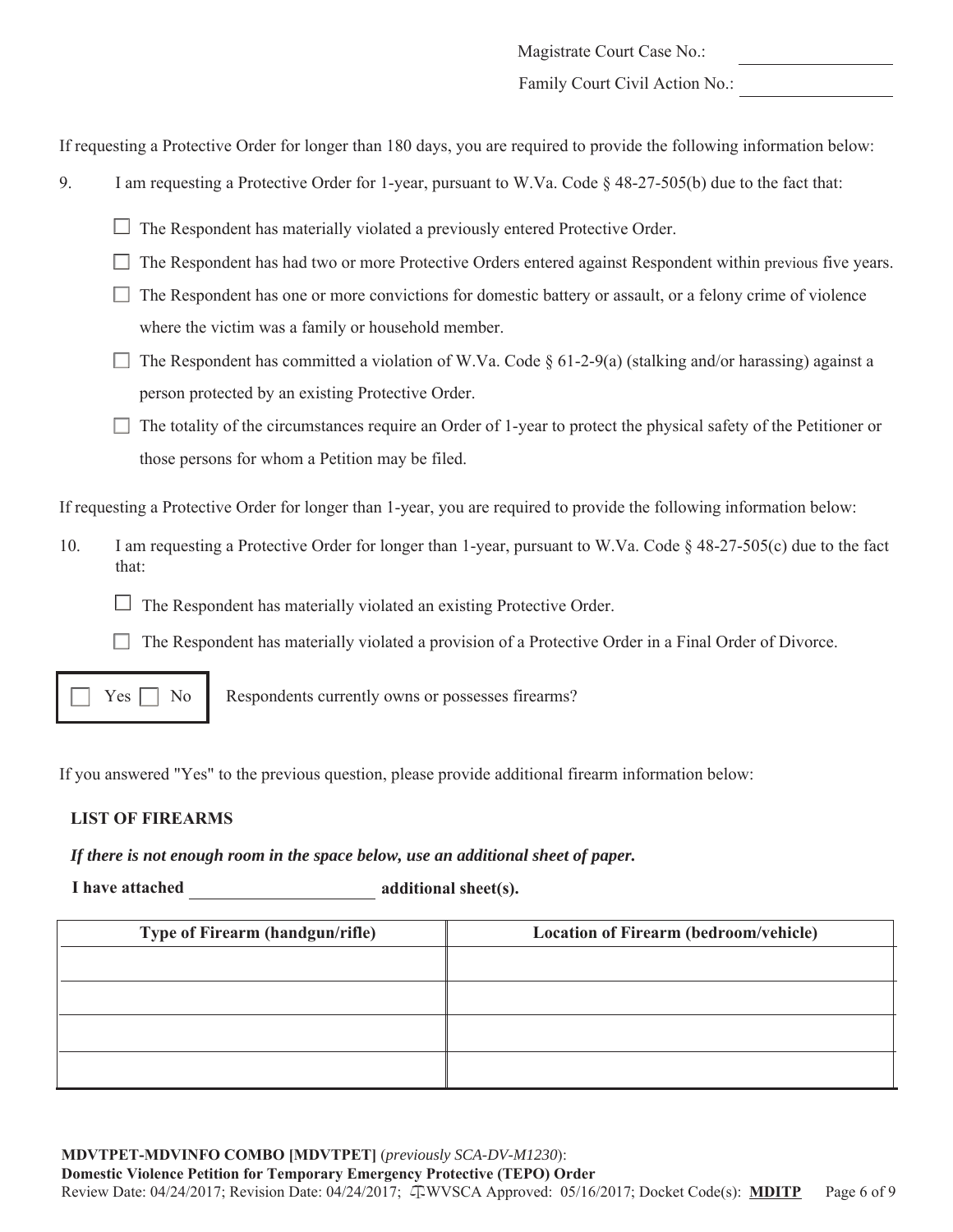Family Court Civil Action No.:

**MANDATORY RELIEF:** I understand that if I am granted an Emergency Protective Order, the Magistrate will issue

the following mandatory relief:

- **Direct Respondent to refrain from abusing, harassing, stalking, threatening, intimidating, or engaging in other conduct that places me and/or the other person(s) named in this PETITION in reasonable fear of bodily injury;**
- **Inform the Respondent that he/she is prohibited from possessing any firearm or ammunition, notwithstanding the fact that the Respondent may have a valid license to possess a firearm, and that possession of a firearm or ammunition while subject to the Court's Domestic Violence Protective Order may be a criminal offense under State and Federal Law; and**
- **Inform the Respondent that the Domestic Violence Protective Order is in effect in every County in this State.**

**REQUESTED RELIEF**: I request that the Magistrate Court issue a Temporary Emergency Protective Order, and

request that the Family Court issue a **(check one):**  $\Box$  90-day **OR**  $\Box$  180-day **OR**  $\Box$  1-year **OR**  $\Box$  longer than 1-year

Domestic Violence Protective Order after a full hearing is held on my Petition.

**PERMISSIVE RELIEF:** I request that the Court Order contain the following discretionary relief:

#### **(***Check All That You Are Requesting***)**

- $\Box$  1. Order Respondent to refrain from abusing me and/or the child(ren) named in this Petition.
- □ 2. Order Respondent not to enter any school, business, or place of employment, where I or a family or household member may be, for the purpose of violating the Temporary Emergency Protective Order.
- $\Box$  3. Order Respondent to refrain from contacting, telephoning, communicating with, harassing, or verbally abusing the Petitioner.

I also request the following, because the facts show that minor child(ren) are being abused by the Respondent:

- $\Box$  4. Grant me temporary custody of the following minor child(ren):
	- **(***Check If Requested***)** If such arrangements are ordered, I request that a law-enforcement officer accompany me when I go to get the child(ren).
- 5. Make the following changes in visitation:

*(Check If Requested)* I give my consent for any law-enforcement officer to enter my separate residence or household that respondent and I shared or jointly owned at the time the acts of domestic violence occurred for the purposes of enforcing a Protective Order.

Address: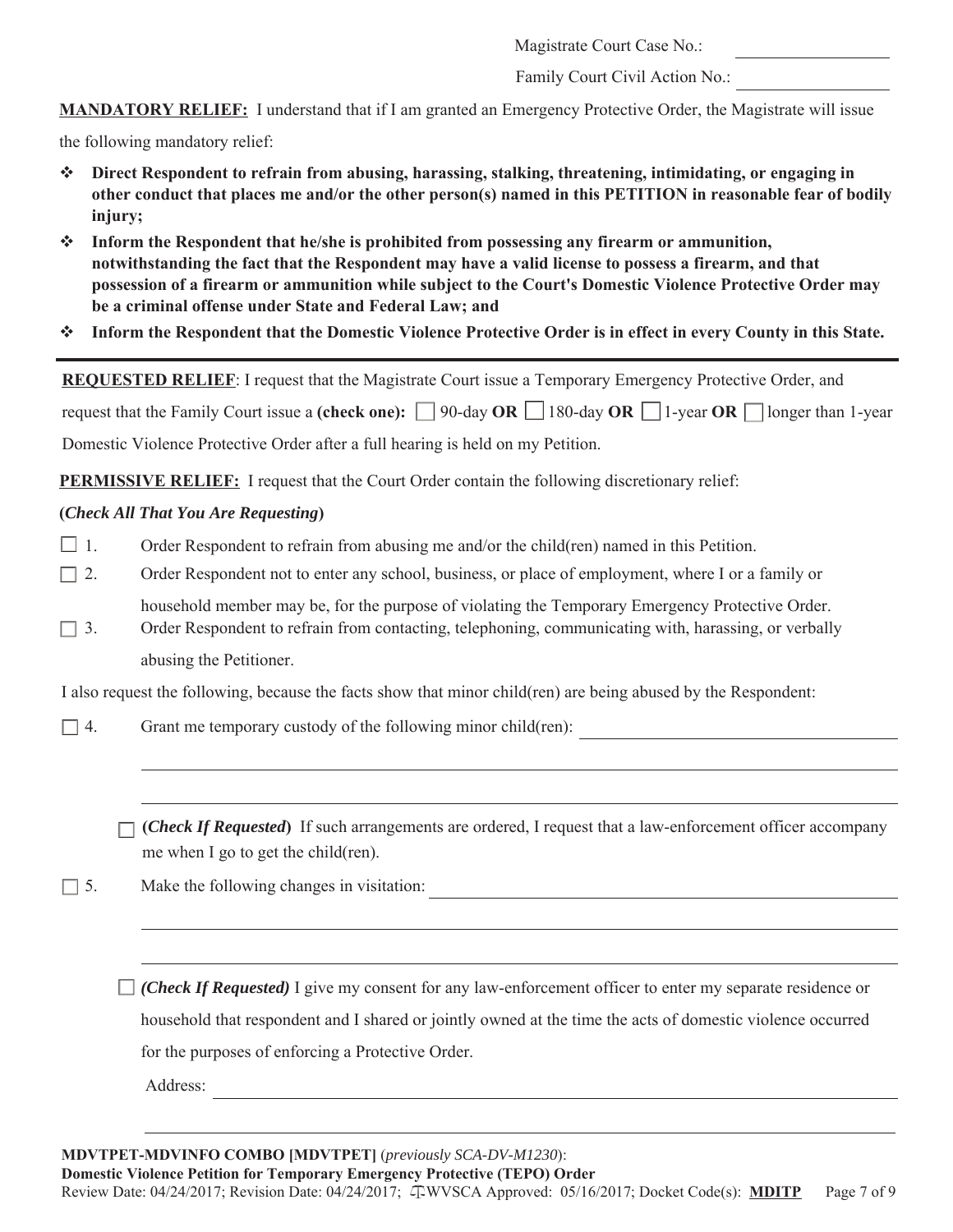Family Court Civil Action No.:

### **DESCRIBE WHETHER NOTICE GIVEN TO RESPONDENT (***Check and Complete one***):**

I attempted to notify Respondent of this PETITION as follows:

I did not attempt to notify Respondent of this PETITION, because I fear for my safety and/or:

#### **VERIFICATION**

### STATE OF WEST VIRGINIA

COUNTY OF , TO WIT:

I,  $\frac{1}{2}$  , on oath or affirmation, say that I am the Petitioner named in

this DOMESTIC VIOLENCE PETITION and that the facts contained herein are true, except that where they are stated to be on information and belief, I believe them to be true.

 $\mathcal{L}_\text{max}$  and the contract of the contract of the contract of the contract of the contract of the contract of the contract of the contract of the contract of the contract of the contract of the contract of the contrac

Petitioner's Signature

Taken, subscribed, and sworn or affirmed before me this day of  $\qquad \qquad$ , 2

 $\mathcal{L}_\mathcal{L} = \{ \mathcal{L}_\mathcal{L} = \{ \mathcal{L}_\mathcal{L} = \{ \mathcal{L}_\mathcal{L} = \{ \mathcal{L}_\mathcal{L} = \{ \mathcal{L}_\mathcal{L} = \{ \mathcal{L}_\mathcal{L} = \{ \mathcal{L}_\mathcal{L} = \{ \mathcal{L}_\mathcal{L} = \{ \mathcal{L}_\mathcal{L} = \{ \mathcal{L}_\mathcal{L} = \{ \mathcal{L}_\mathcal{L} = \{ \mathcal{L}_\mathcal{L} = \{ \mathcal{L}_\mathcal{L} = \{ \mathcal{L}_\mathcal{$ Notary Public/Magistrate/Assistant/Magistrate Clerk

My commission expires on

#### **NOTICE TO PETITIONER:**

YOU HAVE THE ABSOLUTE RIGHT TO FILE PETITION AND TO RECEIVE AN ORDER GRANTING OR *DENYING YOUR PETITION. THE PETITIONER IS STRONGLY RECOMMENDED TO REMAIN AT THE MAGISTRATE OFFICE TO RECEIVE THE ORDER GRANTING OR DENYING THE DOMESTIC VIOLENCE PETITION.* 

*IF YOU CANNOT AFFORD THE COSTS OF THESE PROCEEDINGS, YOU MAY FILE A FEE WAIVER AFFIDAVIT.* 

*IF YOUR PETITION IS DENIED, YOU HAVE THE RIGHT TO FILE AN APPEAL AT THE CIRCUIT CLERK'S OFFICE, USING THE APPEAL FORM MDVDNYE "APPEAL - DENIAL OF PETITION FOR EMERGENCY PROTECTIVE ORDER" (PREVIOUSLY SCA-DV-FC-M1210). THIS MUST BE FILED WITHIN 5 DAYS OF THE DATE YOUR PETITION WAS DENIED.*